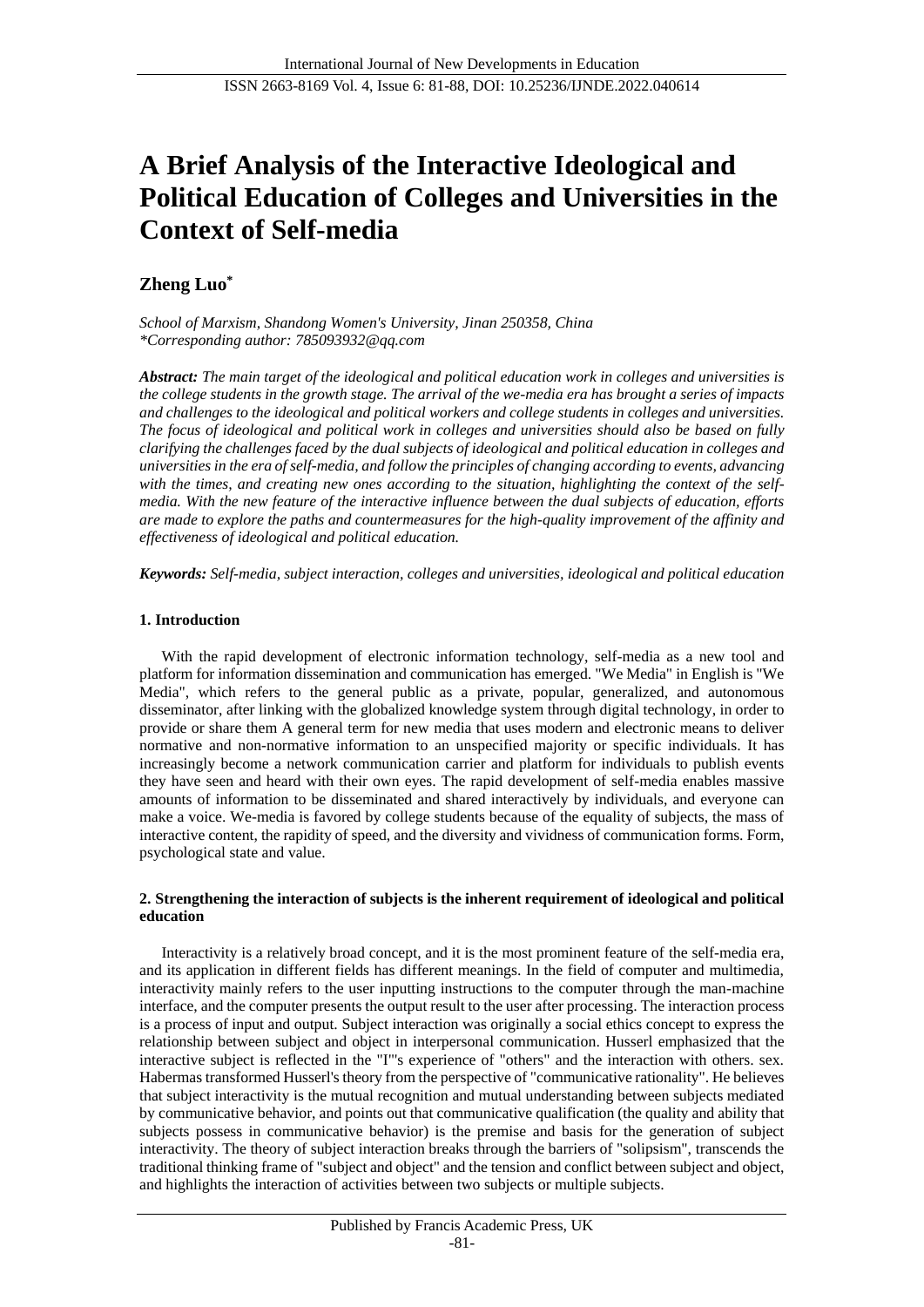In the ideological and political education work in colleges and universities, both the educator and the educated are the main body of educational practice, and both have autonomy and initiative. In the era of self-media, we can express the interaction of subjects as the two-way or multi-directional interactive activities between teachers and students in the process of ideological and political education. The essence is also the root of the scientific, artistic and effective ideological and political education. Pay attention to the subject interaction of the educational process. Through mutual respect and mutual recognition, mutual interaction and communication, the dual subjectivity of teachers and students is demonstrated to realize the interactive influence, resonance of the same frequency and the same direction of the educated, so as to achieve The educational purpose of ideological and political education is an inevitable choice to conform to the social development in the we-media era, and it is also an inherent requirement to improve the pertinence and timeliness of ideological and political education. It can be said that highlighting the element of subject interaction is a new way of thinking to do a good job of ideological and political education in colleges and universities in the new era.

#### **3. The challenge of self-media to ideological and political education in colleges and universities**

The rapid arrival of the self-media era has brought a violent impact on the ideological and political education work in colleges and universities. With its own characteristics, we-media not only brings new challenges to the traditional ideological and political education in colleges and universities, but also brings new opportunities to the inheritance and innovation of ideological and political education in colleges and universities.

## *3.1. The basic characteristics of self-media*

## *3.1.1. Autonomy*

The emergence of self-media makes the information transfer between subjects have more independent individual selectivity in both content and form. This poses a challenge to the traditional ideological and political education model in which the content and form of education are dominated by teachers and delivered to students in one direction. Students who are educational recipients are deeply influenced by self-media. Its subject consciousness has been strengthened, and in the selection of educational content and methods, it has begun to deliberately avoid external influences from educators, and strengthen the intention and requirements of independent choice.

## *3.1.2. Fragmentation*

The instant and rapid dissemination of information from the media has led to the widespread dissemination of massive information with incomplete content and incomplete internal logic, and individual audiences have become more and more accustomed to and willing to accept brief and intuitive information. This trend of fragmented information dissemination not only causes great differences in the dissemination effect of the same thing or information due to differences in individual choices and understandings, but also leads to an impact on the systematic ideological and political education led by teachers.

## *3.1.3. Multimedia*

This refers to the diversity of the media itself. We-media is not a single medium. It usually includes platforms such as Weibo and WeChat that can carry information such as text, pictures, games, e-sports, music, TV series, movies, variety shows, MOOC videos, and animation. The multi-media nature of wemedia not only brings diversification of information receiving channels to students, the subject of education, but also due to the diversity and randomness of we-media's temporal and spatial dissemination, it is difficult for teachers and students to achieve sufficient information between teachers and students. Share, discuss, communicate and interact.

## *3.1.4. Low confidence*

Due to the secrecy of the Internet and the low threshold of self-media creation requirements, all kinds of people can randomly set up self-media platforms. In addition, the legal regulation of self-media is not perfect, which not only gives some self-media people the space to "do whatever they want" , and some self-media will publish some information just for the pursuit of click-through rate out of the mentality of rushing for success and brushing traffic, thus ignoring the authenticity of the information and reducing the credibility of the information being disseminated. The widespread dissemination of a large number of low-confidence information will inevitably weaken the effect of mainstream ideological and political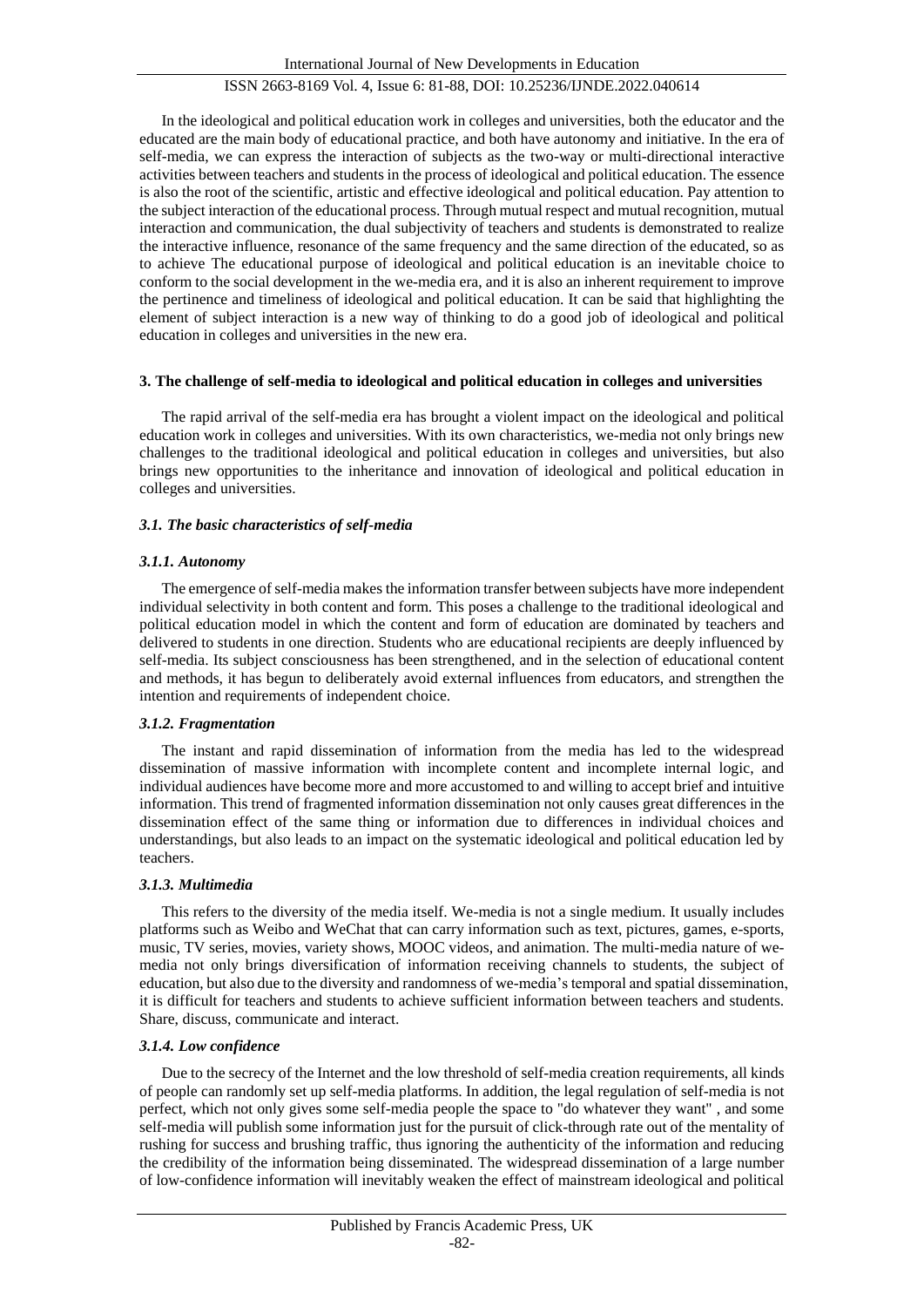education.

## *3.2. The predicament of ideological and political education in colleges and universities under the environment of self-media*

#### *3.2.1. The subject consciousness of the educated is not strong*

The subjectivity of the educated is manifested through his relationship with the educational content, educators and their interaction. In the self-media environment, the subject consciousness and subject status of the educated need to be further strengthened. In the face of diversified and popularized selfmedia, educated people often only position themselves as end-users who obtain information through selfmedia platforms, and seldom consider themselves to be the subject of ideological and political education. Therefore, they often do not pay attention to self-media. The filtering and screening of information has resulted in the weakening of the subjective consciousness of the users of the self-media to improve their ideological and moral cultivation and political quality by means of the self-media. Coupled with the rapidity, multi-point and virtual nature of information dissemination from the media, the information may be fermented by Internet hype and far from the actual situation. The ideological concept, value orientation and psychological growth of college students whose "three views" have not yet been finalized have a negative impact and impact.

#### *3.2.2. Educators have poor interaction skills*

The strength of the educator's own active interaction ability is the main factor affecting the effect of ideological and political education. In the face of the mass and rapidity of information dissemination in the we-media era, educators' control over information content has weakened. It can not arouse the interest and resonance of the students, and even cause the students to avoid or resent it. Although some educational subjects will also use the convenient means of we-media to improve the way of ideological and political education, they are limited by the update speed and effectiveness of their own knowledge systems, and their ability to use we-media is weak, and they are often only limited by the use of wemedia. Notice, announcement system, increase the frequency of contact, and still use the traditional single stereotyped text expression transmission method when doing specific ideological and political education work, which has led to the serious weakening of educators' discourse dominance and reduced the leading role of teachers in the self-media environment. effective performance.

#### *3.2.3. The field of self-media needs to be purified*

The new generation of network technology continues to innovate and make breakthroughs. Digitalization, networking, and intelligence are developing deeply. Network technology has penetrated into all aspects of social life. At present, the number of online video users in my country has reached 759 million, accounting for 8.8% of the total number of Internet users. The number of mobile Internet users in China has reached 847 million. In the first half of 2019, the average online time of Internet users was 27.9 hours per week. In terms of structure, students are still Chinese The largest group of netizens. The revolutionary change in the way of information dissemination has greatly broadened the space and channels of ideological and political education in colleges and universities, and has contributed to the improvement of the effectiveness of ideological and political education; however, the openness, virtuality and hysteresis of supervision from the media often lead to The authority of the teacher-led ideological and political education for college students has been weakened. In addition, various negative information or trends of thought that promote money worship, hedonism and extreme individualism are flooding the self-media network, which will inevitably erode the ideas of college students and affect their health. growing up. Therefore, in order to ensure that the interaction between teachers and students is effective in the process of ideological and political education, it is necessary to regulate and purify the logic system, content composition, value orientation, and mode carrier of self-media information dissemination.

#### **4. The Path of Implementing Subjective Interactive Ideological and Political Education in the Age of We-Media**

The rapid development of we-media has brought new challenges to ideological and political education in colleges and universities in the new era. These basic principles must be followed in order to innovate the ideological and political education work in colleges and universities. It is an inevitable choice for the innovative development of ideological and political education in colleges and universities in the we-media era to construct and create a mechanism and path for the effective interaction of teachers and students.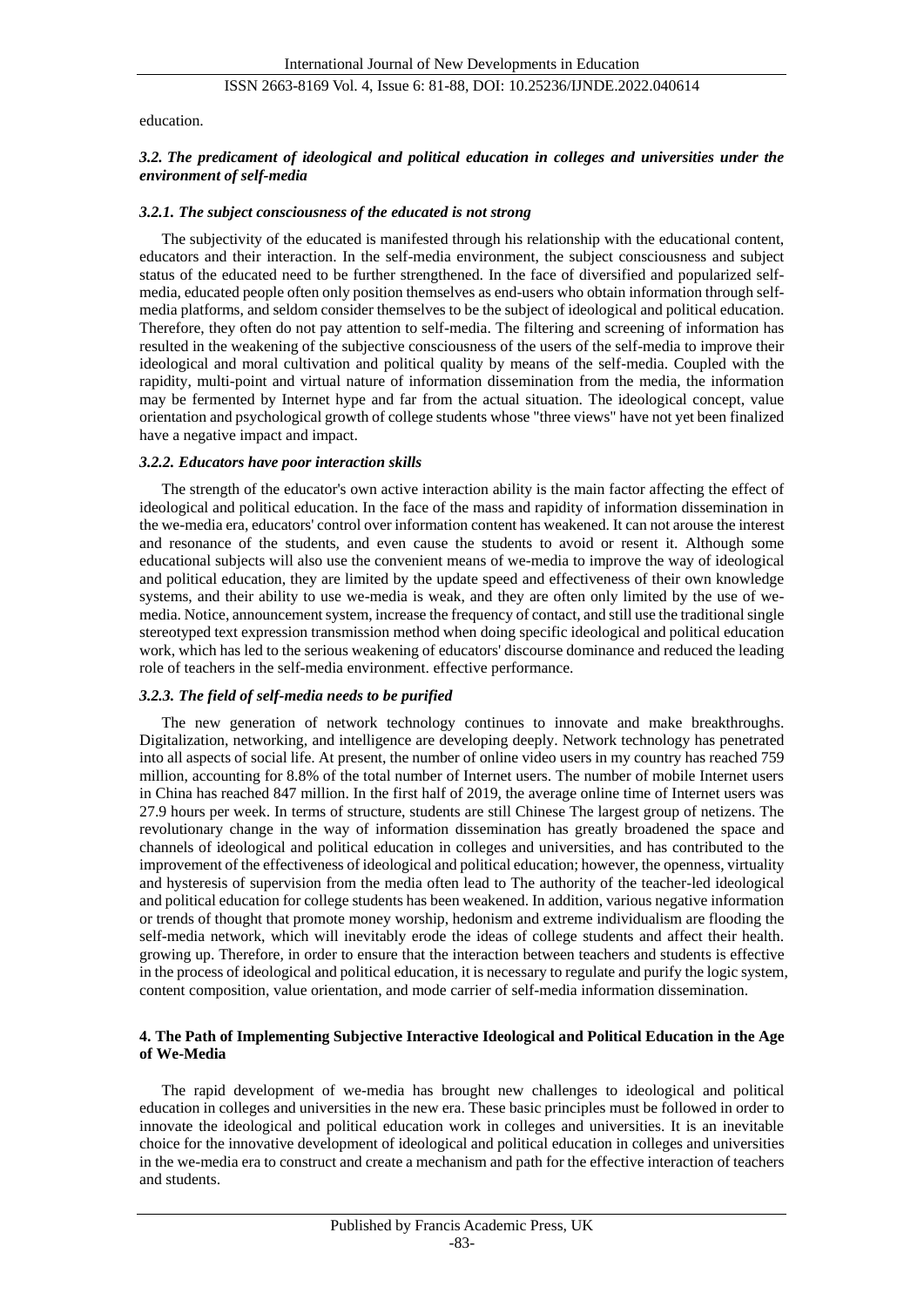#### *4.1. Strengthen subject consciousness education and ability training*

#### *4.1.1. To highlight the main role of teachers*

While undertaking the task of imparting professional knowledge, teachers should actively perform the function of ideological and political education, and effectively achieve the organic combination of teaching and educating people. This is the key content of the construction of college teachers in the new era, and it is also an important part of the current ideological and political construction of college courses. real-world problems to be solved. The survey results of the ideological and political status of teachers and students in colleges and universities show that the first factor that affects college students' thoughts, words and deeds is the quality and ability of professional teachers.[1] Therefore, the focus of interactive ideological and political education is to strengthen the play of the main role of teachers. To this end, first, it is necessary to extensively carry out the publicity and education of teachers' subject consciousness of educating people, constantly strengthen teachers' subject consciousness, enhance teachers' subject status, highlight teachers' leading role, and further create an excellent atmosphere in which teachers are the key protagonists of educating people. Second, it is necessary to combine the ideological and political construction of the curriculum, and effectively improve the ideological and political education ability of teachers from the aspects of moral education ability to improve teaching skills and teaching art training, teacher morality development, responsibility and sense of responsibility training. [2]Third, teachers, especially ideological and political education teachers, should fully understand and actively adapt to the macro background and trends of ideological and political education, strengthen their sense of responsibility, constantly self-pressurize and motivate themselves, consciously and actively change their work style, and play a good role in ideological and political education. The main role, assume the leading function.

## *4.1.2. To respect the subject value of students*

The improvement of students' ideological and political literacy is the starting point and final destination of ideological and political education, and it is very important to play the internal role of students as the subject of education. The inner main role of the growing college students is not produced spontaneously, and educators need to exert a targeted influence on the basis of fully respecting the students' main needs, personality characteristics and development goals. On the one hand, educators should respect the diverse needs of students on the basis of equal communication and interaction. In particular, educators should grasp the high-level needs of students to achieve self-development and win social respect, and based on helping college students to achieve these needs, integrate the goals of educators with the value needs of the main body of students, and promote external education expectations and educated people. Effective combination of subject self-education.

On the other hand, it is necessary to fully stimulate the individual potential of students. The play of the main role of students is closely related to their personality potential. It can be said that every educated person contains a strong self-potential. Ideological and political education should focus on finding the points of convergence with students in terms of goals and carrier methods, and strive to achieve the goal of enlightening self-consciousness in the process of walking in the same direction and resonating at the same frequency.

#### *4.1.3. Improve the level and level of interaction*

The key to the role of teachers and students is the degree and level of interaction between them. The speed of knowledge update and dissemination in the self-media era exceeds any previous period, and teachers are no longer the representatives of knowledge authority. In order to give full play to the role of teachers in educating people, in addition to constantly updating knowledge and improving professional quality, teachers should take the value guidance of students as the key to educating people. To this end, first of all, it is necessary to establish a harmonious new teacher-student relationship on the basis of respecting students' individuality. Treat students as equal subjects, and pay attention to heuristic guidance, inquiry guidance, and advisory guidance to students. Second, to expand the value carrier. Actively seek consensus with students on world conditions, national conditions, social conditions, and views on history and life, in terms of breadth and depth of knowledge, development goals and planning, interpersonal communication and communication, life attitude and value orientation, psychological maturity and health, etc. Improve the level and level of interaction, and give full play to the value-leading effect of teachers on students. Finally, we must be good at building a convenient activity scene for teachers and students to communicate online. On the basis of sufficient research, we should give full play to the strong interactive advantages of network media, effectively integrate into the network environment that teachers and students are accustomed to and are familiar with, listen to students' voices, collect students' opinions,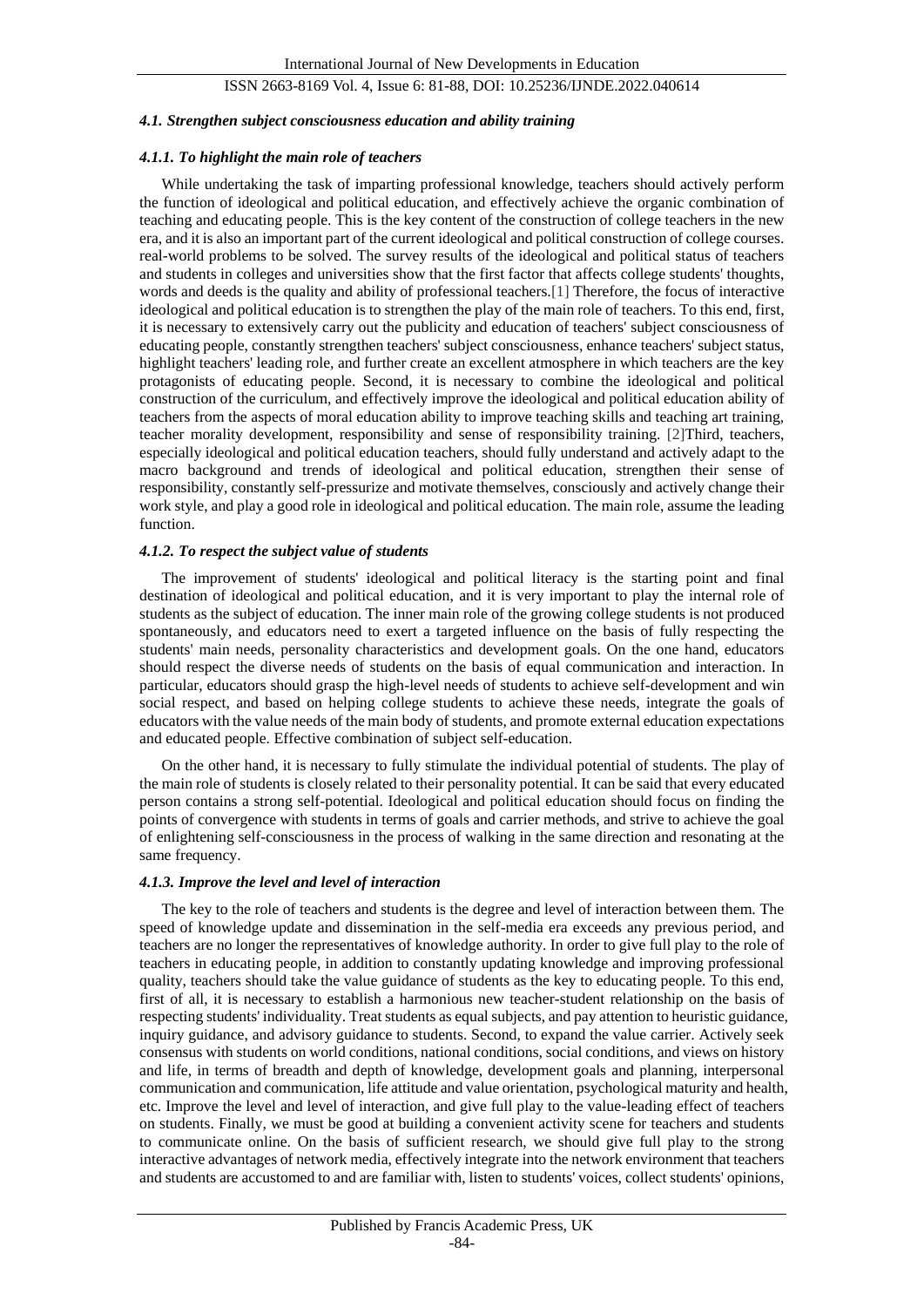and strive to innovate new models of teacher-student interaction.

#### *4.2. Create a new carrier of interactive ideological and political education*

The effectiveness of interactive ideological and political education not only depends on the extent to which teachers and students play a two-way main role, but also on the carrier and channel construction of the interactive role. At present, although the main carrier of ideological and political education is still the classroom, in the We-Media environment, the space and carrier of ideological and political education have undergone new changes. Not only the classroom in the traditional sense is extending to self-media or other cyberspaces, but also the means and methods of education have undergone new changes with the times. Therefore, it is necessary to create a new network carrying system for interactive ideological and political education.

#### *4.2.1. Create an all-media network ideological and political space*

While responding to the challenges of self-media, colleges and universities must make good use of the advantages of network self-media to break the time and space limitations of traditional ideological and political education, continuously extend the coverage of educational objects, and turn educational venues into social and open three-dimensional educational venues. At the same time, it is necessary to follow the operation rules of the we-media, take the promotion of student development as the orientation, make full use of the communication advantages of the Internet and the we-media platform, innovate the carrier and model of online education, and promote the effective use of teachers and students in the wemedia field. Frequency and depth of interactions.

#### *4.2.2. Cultivate the backbone team of network management*

The mass of information in the self-media era and the uneven content of good and bad content, it is necessary to play the role of the "gatekeeper" of the main body of education. On the one hand, it is necessary to set up a team of network supervisors with student political counselors, teaching secretaries, and teaching supervisors as the backbone. Their responsibility is to filter and control teachers' online course resources to prevent the spread of bad information. On the other hand, Peiyou has formed a backbone team of students with opinion leaders as the main body. On the basis of systematic training, the cadres and student party members of the class and regiment shall be trained as opinion leaders of the student group, and they shall be given the responsibility of supervising the campus easy classes and the students' Dutuan Weibo and WeChat public accounts, so that they have the right to control all kinds of campus networks. The information is screened to remove the "goalkeepers" who decide to choose and choose, and give full play to their peer education role in the guidance of self-media Austrian theory. At the same time, the backbone of these students will be trained as informants for the school to collect opinions on democratic management and decision-making from teachers and students.

## *4.2.3. Enrich network information supply*

The impact of we-media on ideological and political education is mainly reflected in the diversity of information supply and the autonomy of individuals to choose information. In the face of the impact, ideological and political workers in colleges and universities should not give up their positions on their own initiative, but should rise to the challenge and take the initiative. Turn disadvantage into advantage. First, we must work hard on the creation and content supply of self-media platforms. The ideological and political work of colleges and universities in the era of self-media cannot be absent or out of place, nor should the response be delayed or aphasia, but should be actively built, which should not only create a campus self-media platform with a high degree of controllability, convenient operation, love to hear, and high student participation , and follow the principles of ideology, knowledge, practicability, agility, and visibility to greatly enrich the information supply of the self-media platform to ensure that the campus self-media platform can always promote truth, goodness and beauty, sing the main theme, and spread positive energy. Second, we must be good at integrating network information resources. We-media on campus is not a private place. We must, in an open attitude, meet the needs of students to absorb diverse information, extensively integrate network information resources, and strive to ensure that network information related to students' development needs, beneficial to students' growth, and consistent with students' expectations. The key can be checked, the network can be connected, and the integration can be done. Third, it is necessary to strengthen the education of online rule of law and online morality. Too much negative information on the Internet can easily induce psychological panic of college students and escalate negative cognition, which has adverse effects on college students' psychology and behavior. It is necessary to guide students to start from themselves and regulate their own online behavior based on the law; it is necessary to strengthen the education of online morality, improve the self-discipline and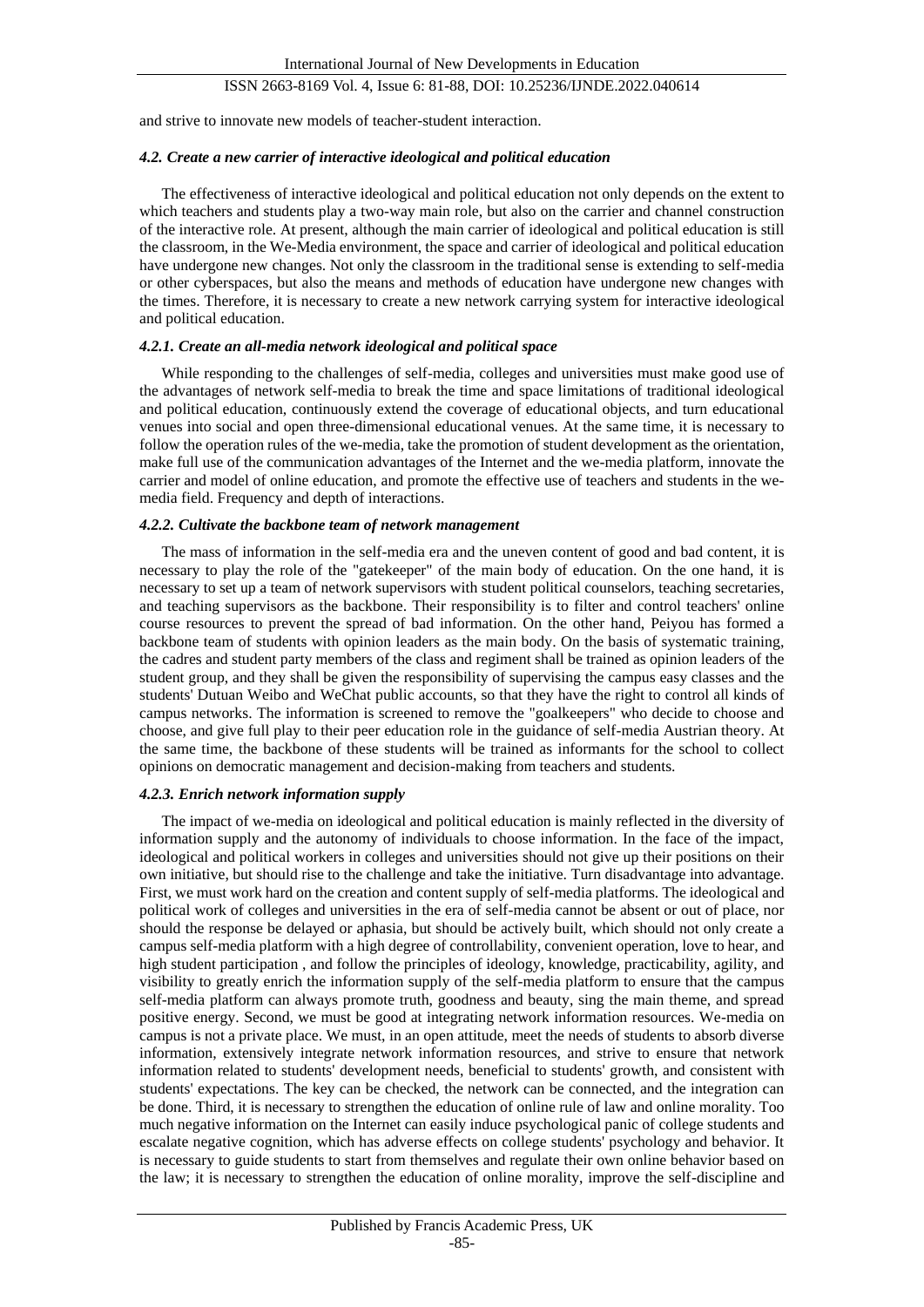responsibility awareness of college students in the field of self-media, and guide students to use selfmedia in a civilized and rational manner.

#### *4.3. Improve the communication qualifications of educational subjects*

Communication aptitude is an important concept in Habermas' theory of communicative behavior. It refers to the ability of speakers who are oriented towards mutual understanding to fully explain reality by constructing perfect sentences, at least including mental ability (cognitive ability), speech aptitude. , the ability to reflect on their own behavior. In short, it is the language literacy and language ability that an individual should have in communication behavior. [3] The quality and effectiveness of ideological and political education have specific requirements for the interaction qualification and promotion of interactive subjects.

First of all, it is necessary to improve the cognitive ability of the main body of ideological and political education. For ideological and political educators, they must improve their basic literacy, professional reserves, and educating abilities; they must adhere to the guidance of scientific theories, be good at spreading positive social energy, actively explore and integrate educational resources, and be good at making the most of the situation. For ideological and political educated people, they must continuously improve their knowledge accumulation and ability building; they must actively accept, recognize and understand the guiding role of teachers, and realize that university is the golden age of life. It is an important stage of perfecting the personality; it is necessary to consciously use the self-media, carry out equal dialogues and active exchanges with teachers and students, and consciously transform one's subjective world in the field of self-media, so as to demonstrate one's dominant position in ideological and political education.

Secondly, it is necessary to improve the language expression ability of the main body of ideological and political education. To teach the two-way interaction of the subject, dialogue and communication are necessary. The main body must have good language expression ability to improve the effectiveness of ideological and political education. For this reason, both teachers and students of ideological and political education should consciously improve their language expression, control and construction capabilities in the context of self-media, and should be good at using network advantages and operational skills to enhance the content and method of language expression and self-media. improve the interpretive and reasoning power of language.

Finally, it is necessary to enhance the self-reflection and critical ability of the main body of ideological and political education. Practice is the foundation of knowledge, and knowledge is the guide of action. Restricted by subjective and objective conditions, cognition inevitably has limitations, which in turn affects people's actions. To effectively improve the quality and effectiveness of ideological and political education, both teachers and students of ideological and political education should make efforts in the cultivation and improvement of self-reflection and critical ability. Teachers should adhere to the attitude of inward-looking and life-long learning, keep pace with the times and carry out self-innovation, and constantly use new knowledge and concepts to revise their own educational theories or concepts that are not in line with the development of the times; students Subjects should recognize their own imperfections and immaturity, and understand the gaps and deficiencies in knowledge, ability, thinking level, practical experience, etc. in the process of their own growth and development, and be good at learning from teachers, classmates, books, and practice; constantly realize themselves For development and self-transcendence, we must consciously use new experience, new understanding, and new practice to enrich and improve ourselves, and we must seek to improve the quality and effect of dialogue between educational subjects in the process of high-quality interaction, which is manifested in ideological and political education. subjectivity in activity.

## *4.4. Give full play to the synergistic function of hidden educational elements*

From the perspective of the whole process, all staff, and all-round education, it is necessary to consider not only the interaction between teachers and students in the first classroom, the second classroom, and the third classroom (network), but also the hidden educational elements in the campus. collaborative education. Implicit education refers to the means and methods in which educators indirectly influence the thoughts and personalities of educational objects through hidden educational factors in accordance with certain social purposes and requirements. The carrier of implicit education is usually materialized. There are two types of elements and non-materialized elements, which together constitute the fourth classroom of educating people. The materialized elements mainly include campus environment,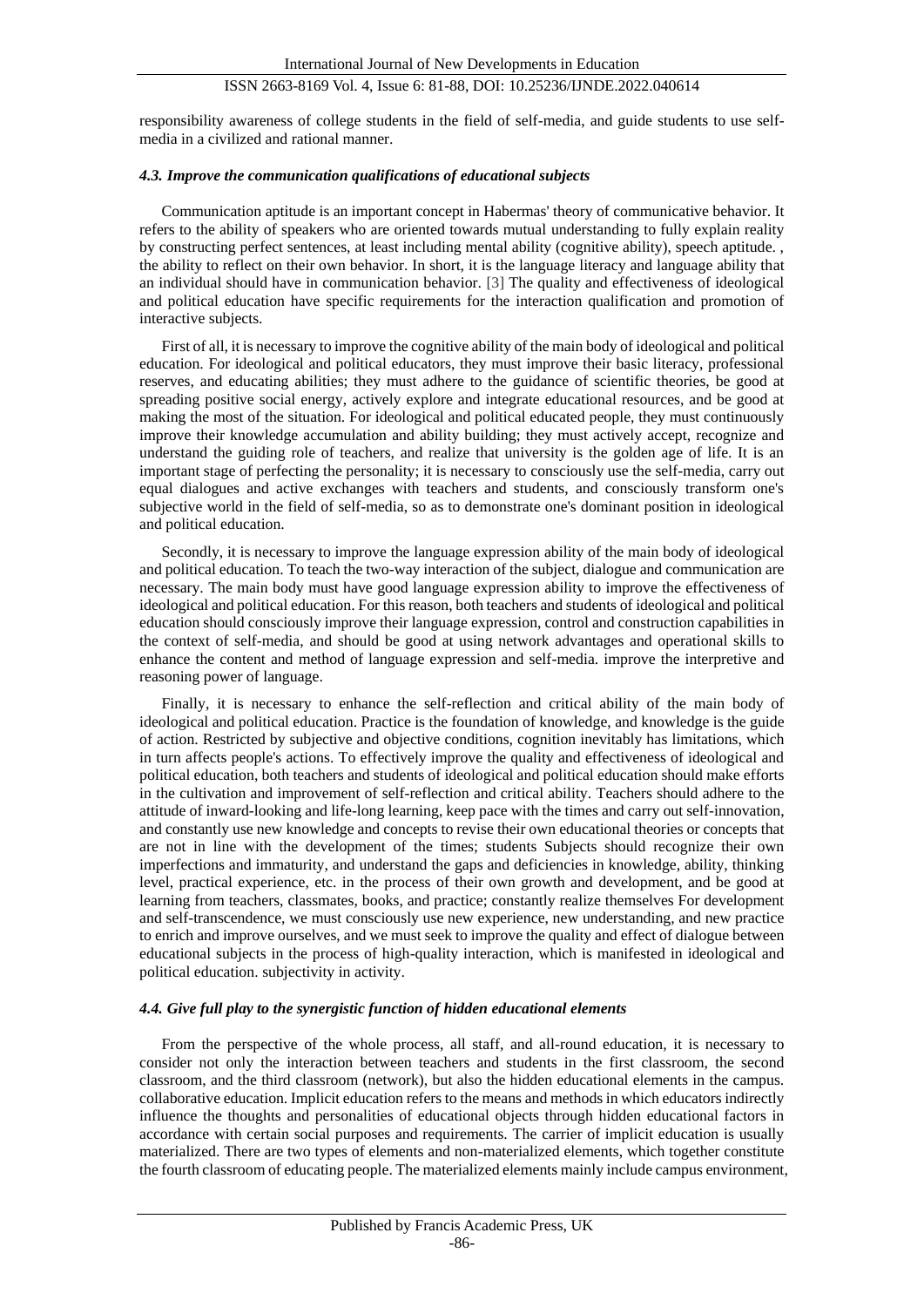campus architectural style, teaching and living facilities, etc.; the content of non-materialized elements is extremely broad, such as school spirit, campus culture and spirit, campus public opinion tradition, rules and regulations, etc.[4] Colleges and universities should pay attention to making full use of the characteristics of visualization, visualization and speed of self-media communication, and widely spread the hidden education elements such as school ethos, campus culture, and campus environment. Education achieves the effect of subtle, moisturizing and silent, and enhances the interactive influence of teachers and students in the fourth classroom environment.

### *4.4.1. Adhere to the culture of people and carry forward a positive school spirit*

Strengthening the construction of school spirit should not be just a slogan or a formality, but should be carried out in a solid way in combination with the actual situation of colleges and universities. First of all, it is necessary to deepen the understanding of the fundamental task of Lide Shuren. In the new era, there must be a new atmosphere and new actions. Colleges and universities should use Xi Jinping Thought on Socialism with Chinese Characteristics for a New Era, especially Xi Jinping's important expositions on education to guide the reform and development of colleges and universities, grasp the historical orientation of education, adhere to the correct direction of running schools, clarify the fundamental tasks of education, and understand the essence of education Requirements, highlight the Chinese characteristics of education, promote the development of the school's connotation, continuously improve the quality of running schools, and earnestly fulfill the new mission of colleges and universities to educate people for the party and the country. Secondly, it is necessary to improve the campus governance system and management system. To form a good school spirit, the key lies in the system, and the key lies in the implementation. It is necessary to actively implement the all-factor governance of school spirit construction, and provide a systematic guarantee for the construction of a good school spirit.

#### *4.4.2. To standardize the construction of teachers' morality and style of study*

First, strengthen normative guidance and deepen the construction of teaching style. The report of the 19th National Congress of the Communist Party of China specifically emphasized the need to strengthen the construction of teachers' morality and style and cultivate a team of high-quality teachers. Colleges and universities should focus on the construction of teachers' morality and style, advocate the establishment of teachers' morality and grasp the teaching style, and promote teachers' ideological and political work to strengthen their ideological and political work. Strengthen the formation of academic personality. Secondly, highlight the development of education and cultivate a good style of study. It is necessary to follow the "four-self" requirements of self-education, self-management, self-service, and self-discipline, formulate corresponding study style construction goals for students at different levels, take appropriate study style construction measures for different types of students, and carry out research for different stages of learning. The construction of study style; it is necessary to strictly cultivate education, standardize the education and management of daily behavior; to expand the carrier of activities, strengthen students' self-education, and guide students to establish clear learning goals.[5]

### *4.4.3. To deepen the function of campus culture to educate people*

University campus culture is an important element in shaping people, guiding them and motivating them. To strengthen the construction of campus culture, it is necessary to take the faculty as the leader, the students as the main body, the self-media as the platform, and the purpose of improving the students' literacy, and comprehensively use the student union, the Youth League committee, the association of associations, the volunteer association and other organizations to carry out a wide range of themes. Campus culture construction; it is necessary to actively organize cultural activities and events with distinct themes and various forms, to enhance the taste of campus culture, and to create a cultural atmosphere of positive and innovative development; to make full use of the school history museum, archives, alumni records, professor walls or Promote the mainstream campus spirit through channels such as the list of professors; through campus environment purification and beautification projects, enrich the campus humanistic atmosphere and realize immersive environment education.

## *4.4.4. To form a joint force of education*

The openness of information flow in the we-media era requires that the ideological and political education in colleges and universities should also uphold the concept of openness, integrate various social resources, and give full play to the combined force of educating people. First of all, it is necessary to integrate the curriculum resources in the society, especially the integration and utilization of the ideological and political education resources of the fortune grid, including the curtain class, the online education of Yiban, and the platform of learning Qiangtong. Secondly, it is necessary to integrate practical curriculum resources, and make good use of practical resources such as practice practice bases,